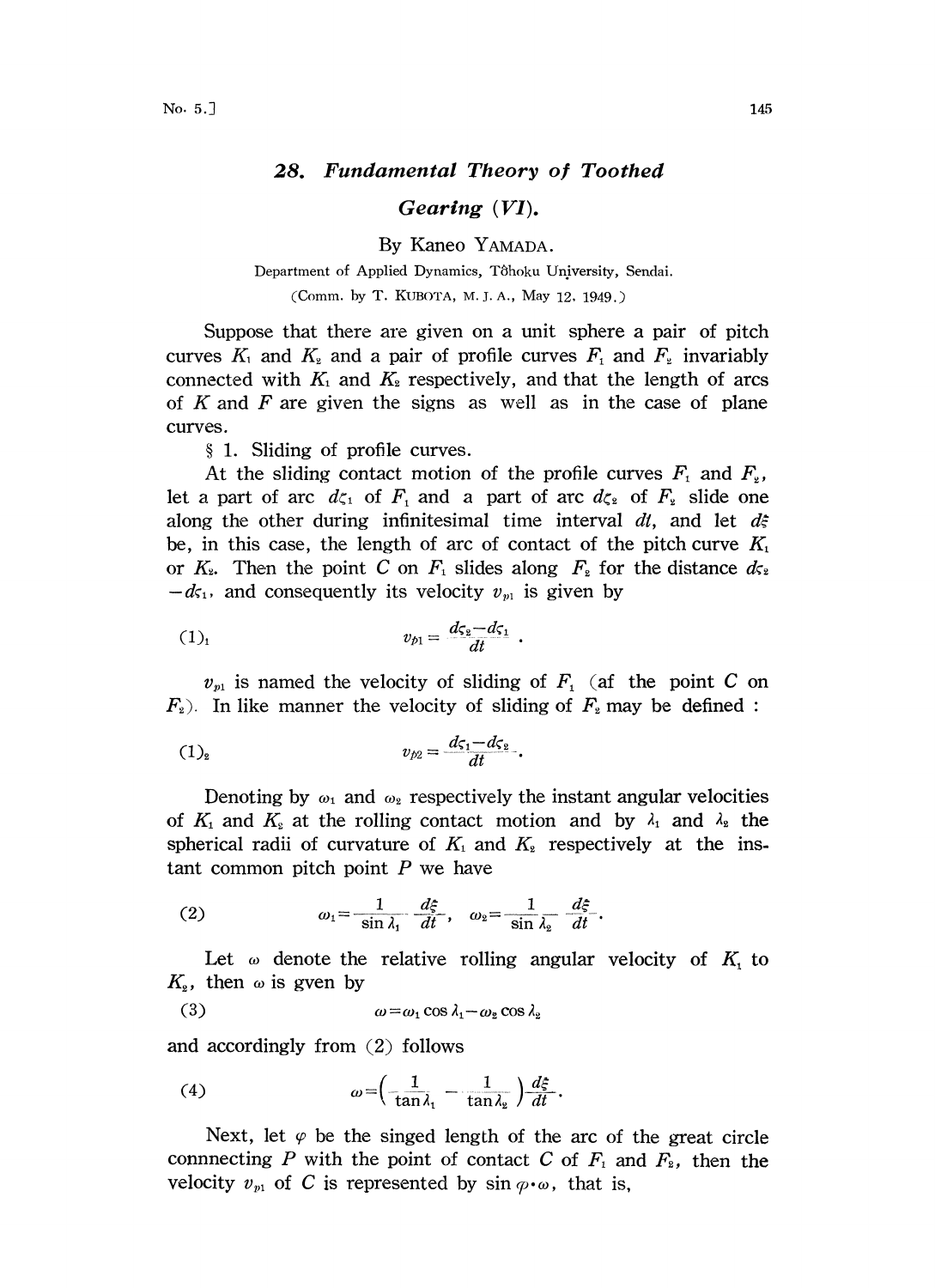146 K. YAMADA. [Vo|. 25,

$$
(5)_i
$$

$$
v_{p1} = \left(-\frac{1}{\tan\lambda_1} - \frac{1}{\tan\lambda_2}\right) \sin\varphi \frac{d\xi}{dt}.
$$

Similarly

(5)<sub>2</sub> 
$$
v_{p2} = \left(\frac{1}{\tan \lambda_2} - \frac{1}{\tan \lambda_1}\right) \sin \varphi \frac{d\xi}{dt}.
$$

From  $(5)$  it follows immediately:

Profile curves make rolling contact motion without sliding, if and only if they coincide with their pitch curves.

If, in particular,  $K_1$  and  $K_2$  are both circles and their rotations are of constant velocities, the acceleration of C,  $w<sub>p</sub>$ , has the tangential and normal component with regard to the profile curve  $F$ as follows:

(6)<sub>1</sub>  

$$
w_{t1} = -\text{sgn}(\varphi) \left( \frac{1}{\tan \lambda_1} - \frac{1}{\tan \lambda_2} \right) \left( \frac{d\xi}{dt} \right)^2 \sin \varphi \cos \theta,
$$

$$
w_{n1} = \left( \frac{1}{\tan \lambda_1} - \frac{1}{\tan \lambda_2} \right)^2 \left( \frac{d\xi}{dt} \right)^2 \frac{\sin^2 \varphi}{\sin \rho_2},
$$

and

(6)<sub>2</sub> 
$$
w_{t2} = -\text{sgn}(\varphi) \left( \frac{1}{\tan \lambda_2} - \frac{1}{\tan \lambda_1} \right) \left( \frac{d\xi}{dt} \right)^2 \sin \varphi \cos \theta,
$$

$$
w_{t2} = \left( \frac{1}{\tan \lambda_2} - \frac{1}{\tan \lambda_1} \right)^2 \left( \frac{d\xi}{dt} \right)^2 \frac{\sin^2 \varphi}{\sin \rho_1},
$$

where  $\rho_1$  and  $\rho_2$  denote the spherical radii of curvature of  $F_1$  and  $F_2$  respectively. And further from  $(6)_1$  and  $(6)_2$  we have

$$
(7) \qquad \qquad \frac{w_{n1}}{w_{n2}} = \frac{\sin \rho_1}{\sin \rho_2}.
$$

Thus we have the following

Theorem 1. Given a pair of pitch circles which make rolling contact motion with constant velocity of rotation and a pair of profile curves invariably connected with those pitch circles. The velocities of sliding at any point of contact of the profile curves are proportional to the sine of the spherical distance from the point to the pitch point corresponding to it, and the ratio of the normal components of the accelerations is epual to the ratio of the sineo of the spherical radii of curvature of the profile curves.

When we adopt in particular the rolling curve  $K<sub>r</sub>$  as one of the pitch curves  $K_1$  and  $K_2$ , we have from (5)

(8) 
$$
\frac{d\zeta_1}{dt} = \left(\frac{1}{\tan \lambda_r} - \frac{1}{\tan \lambda_1}\right) \sin \varphi \frac{d\zeta}{dt}, \quad \frac{d\zeta_2}{dt} = \left(\frac{1}{\tan \lambda_r} - \frac{1}{\tan \lambda_2}\right) \sin \varphi \frac{d\zeta}{dt}
$$

Now the quantities

(9) 
$$
\sigma_1 = \frac{d\varsigma_z - d\varsigma_1}{d\varsigma_1}, \quad \sigma_z = \frac{d\varsigma_1 - d\varsigma_z}{d\varsigma_z}
$$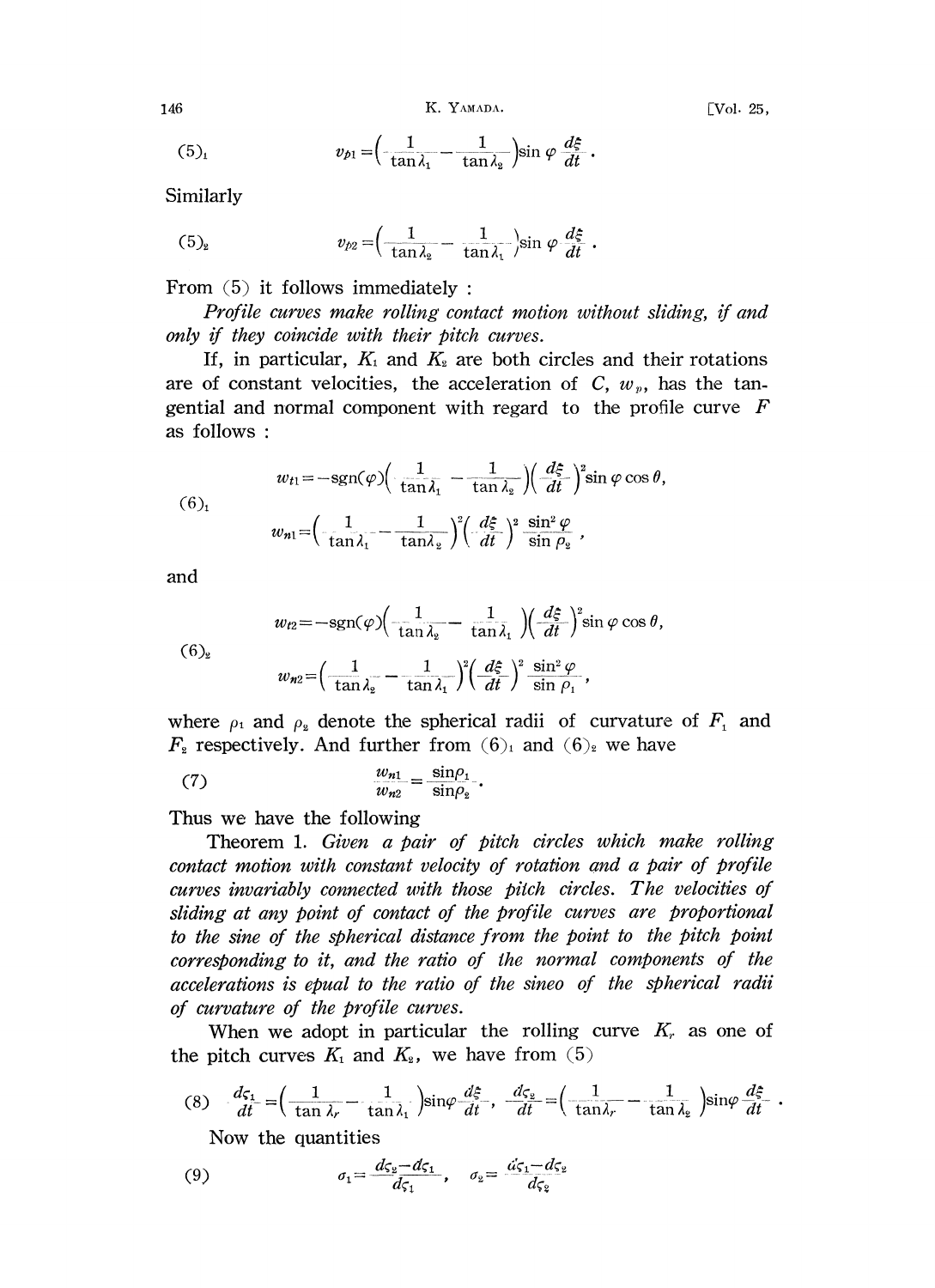are called respectively the specific slidings of the profile curves  $F_1$ and  $F_2$  (at the point C on  $F_2$  and  $F_1$ ). Obviously

(10) 
$$
\frac{1}{\sigma_1} + \frac{1}{\sigma_2} = -1.
$$

From  $(1)$  and  $(9)$  we have

(11) 
$$
\sigma_1 = v_{p_1} / \frac{d\zeta_1}{dt}, \quad \sigma_2 = v_{p_2} / \frac{d\zeta_2}{dt}.
$$

Substituting  $(5)$  and  $(9)$  into  $(11)$  we have

$$
(12) \quad \sigma_1 = \sigma_1(\xi) = \frac{\tan \lambda_1(\xi)}{1} - \frac{\tan \lambda_2(\xi)}{\tan \lambda_1(\xi)}, \quad \sigma_2 = \sigma_2(\xi) = \frac{\tan \lambda_2(\xi)}{1} - \frac{1}{\tan \lambda_1(\xi)}
$$

$$
\frac{1}{\tan \lambda_1(\xi)} = \frac{1}{\tan \lambda_1(\xi)} - \frac{1}{\tan \lambda_2(\xi)}
$$

From this follows immediately the fact

For any profile curves with the same pitch curves and rolling curve the specific slidings at the points of contact corresponding to the same pitch point are all equal, wherever a drawing point is set at the rolling curve.

Furthermore, if the equation  $\varphi = f(\xi)$  of the profile curves or the equation  $\varphi = g(\theta)$  of the path of contact is given, we can represent the specific slidings in the following forms by substituting Equation (5) or (8) in the report  $(V)$  into the above equation (12):

$$
\sigma_1 = \sigma_1(\xi) = \left(\frac{1}{\tan \lambda_1(\xi)} - \frac{1}{\tan \lambda_2(\xi)}\right) / \left(\frac{1 - \{f'(\xi)\}^2 - \tan f(\xi) \cdot f''(\xi)}{\tan f(\xi) \sqrt{1 - \{f'(\xi)\}^2}}\right)
$$

$$
= \frac{1}{\tan \lambda_1(\xi)},
$$

(13)

$$
\sigma_2 = \sigma_2(\xi) = \left(\frac{1}{\tan \lambda_2(\xi)} - \frac{1}{\tan \lambda_1(\xi)}\right) / \left(\frac{1 - \{f'(\xi)\}^2 - \tan f(\xi) \cdot f''(\xi)}{\tan f(\xi) \sqrt{1 - \{f'(\xi)\}^2}}\right)
$$
  
= 
$$
\frac{1}{\tan \lambda_2(\xi)}
$$
),

or

$$
\sigma_1 = \sigma_1(\theta) = \frac{\frac{1}{\tan \lambda_1(\xi(\theta))} - \frac{1}{\tan \lambda_2(\xi(\theta))}}{\frac{\sin \theta}{\tan |g(\theta)|} + \frac{\cos \theta}{|g(\theta)|} - \frac{1}{\tan \lambda_1(\xi(\theta))}},
$$

(14)

$$
\sigma_{\mathbf{z}} = \sigma_{\mathbf{z}}(\theta) = \frac{\frac{1}{\tan \lambda_{\mathbf{z}}(\xi(\theta))} - \frac{1}{\tan \lambda_{\mathbf{z}}(\xi(\theta))}}{\frac{\sin \theta}{\tan \vert g(\theta)} + \frac{\cos \theta}{\vert g(\theta) \vert} - \frac{1}{\tan \lambda_{\mathbf{z}}(\xi(\theta))}},
$$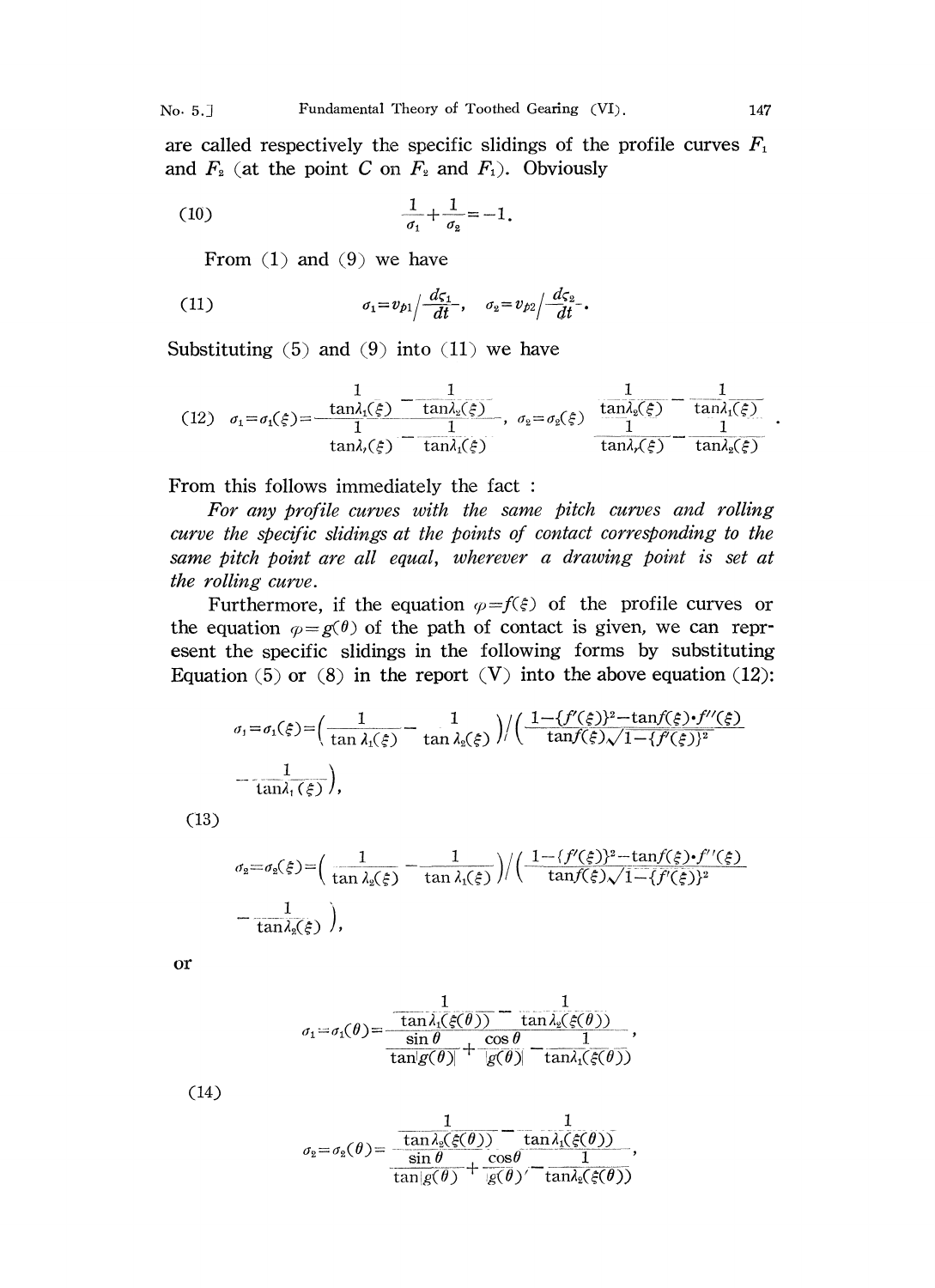148 **K. YAMADA.** [Vol. 25,

where 
$$
\xi(\theta) = -\int \frac{|g(\theta)|^{\prime}}{\cos \theta} d\theta.
$$

2. The types and the radii of curvature of profile curves.

In consequence of  $(8)$  we have the following relations  $(15)$ between the arc lenth  $d\zeta$  of the pitch curve K and the arc length  $d\hat{\epsilon}$  of the profile curve F corresponding to it:

(15) 
$$
d\zeta_1 = \left(\frac{1}{\tan \lambda_r} - \frac{1}{\tan \lambda_1}\right) \sin \varphi \, d\xi, \quad d\zeta_2 = \left(\frac{1}{\tan \lambda_r} - \frac{1}{\tan \lambda_2}\right) \sin \varphi \, d\xi.
$$

In accordance with (15) we can derive the following theorem concerning the types of roulettes, namely, of profile curves.

Theorem 2. Let a curve K, with the natural equation  $\lambda_r = \lambda_r(\xi)$ roll without sliding along a curve K with the natural equation  $\lambda = \lambda(\xi)$ In the range of  $\xi$ , where the spherical curvature  $\frac{1}{\lambda_r(\xi)}$  of  $K_r$  is larger than K' s;  $\frac{1}{\lambda_r(\xi)} > \frac{1}{\lambda(\xi)}$ , the roulette F drawn by a point C fixed at  $K_r$  is of positive type as far as the point C exists on the left side of the common tangent great circle of  $K_r$  and  $K$  at the common pitch point, and of negative type as far as C exists on the right side. In the range, where  $\frac{1}{\lambda_r(\xi)} < \frac{1}{\lambda(\xi)}$ , the converse holds. Moreover, we have the following theorem concerning the assortion

of the types of a pair of profile curves. Theorem 3. Let the natural equations of a pair of profile curves  $K_1$  and  $K_2$  and rolling curve  $K_r$  be  $\lambda_1 = \lambda_1(\xi)$ ,  $\lambda_2 = \lambda_2(\xi)$  and  $\lambda_r = \lambda_r$ ( $\xi$ ) respectively. In the range of  $\xi$ , where the spherical curvature  $\frac{1}{\xi}$ 

of  $K_r$  is larger or smaller than both of the spherical curvatures 1  $\lambda_1(\xi)$ 

and  $\frac{1}{\lambda_{s}(z)}$  of  $K_{1}$  aud  $K_{2}$ , in other words, both of  $K_{1}$  and  $K_{2}$  exist on one side of  $K_r$ , the same type parts of  $F_1$  and  $F_2$  are in mesh, and in the range, where  $\frac{1}{\lambda_r(\frac{5}{5})}$  exists between  $\frac{1}{\lambda_1(\frac{5}{5})}$  and  $\frac{1}{\lambda_2(\frac{5}{5})}$  that is,  $K_1$  exists between  $K_1$  and  $K_2$ , the different type parts of  $F_1$  and  $F_2$  are in mesh.

By theorem 10 in the report  $(V)$ ,  $\lambda$ , the spherical radius of curvature of  $K<sub>r</sub>$  is equal to the length of the segment cutten off by the normal great circle to the path of contact  $\Gamma$  on the perpendicular great circle  $P_0 N_0$  to the initial line  $P_0 T_0$  at the pole  $P_0$ . Consequently, when both of the pitch curves  $K_1$  and  $K_2$  are small circles, we can state Theorem 3 in the following manner.

Theorem 4. Given a pair of pitch circles  $O_1$  and  $O_2$  touching at a point  $P_0$  and a path of contact  $\Gamma$  settled at their common tangent great circle  $P_0T_0$ . Let M be the point at which a normal great circle to  $\Gamma$  intersects the great circle  $O_1$   $O_2$  connecting the centers of the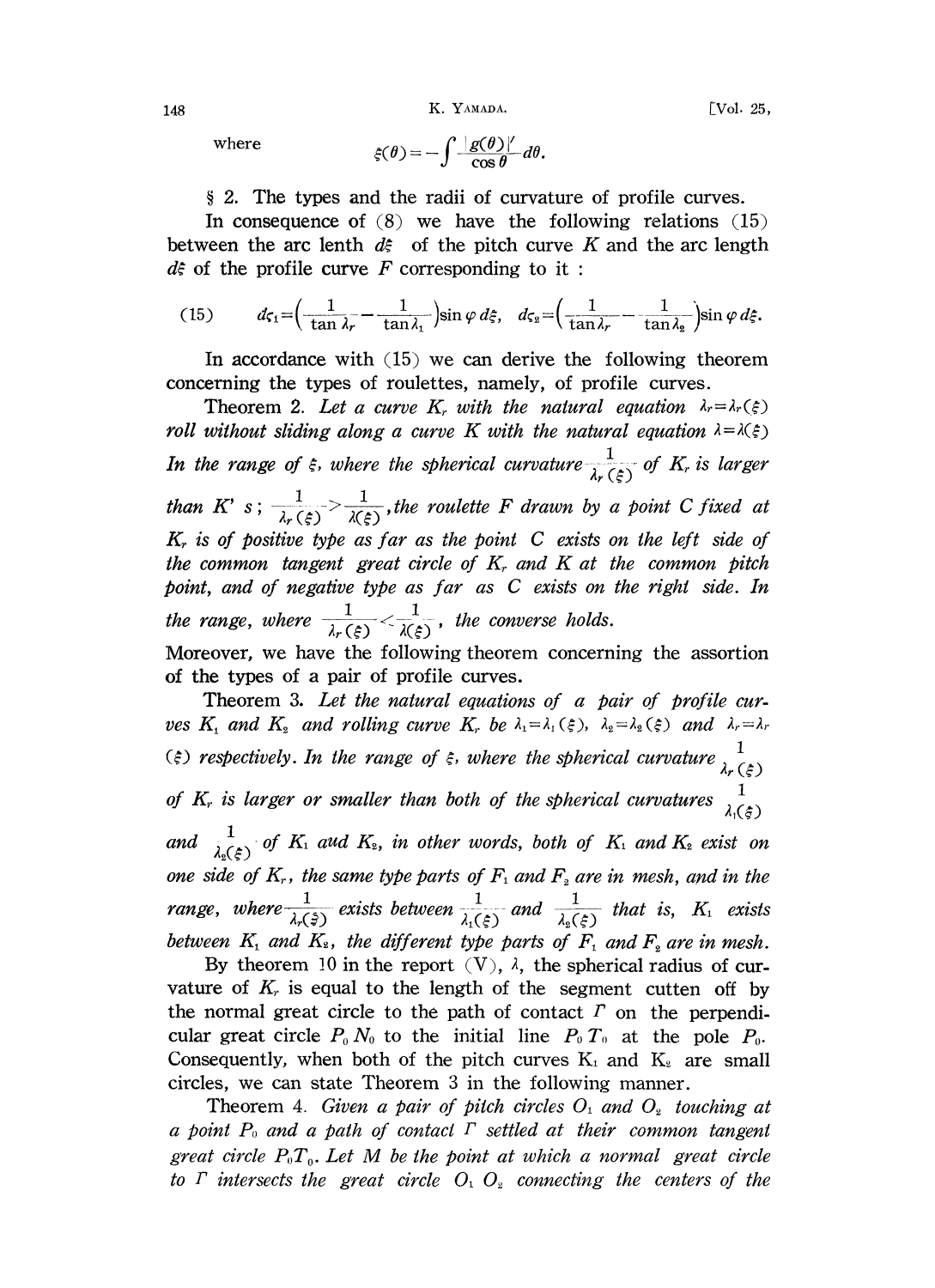circles  $O_1$  and  $O_2$ . As far ar M exists on the one of the two parts of the center line  $O_1 O_2$  devided by the two points  $O_1$  and  $O_2$ , on which part the point  $P_0$  is contained, the same type parts of the profile curves corresponding to  $\Gamma$  are in mash. When M exists on the part not containing  $P_0$ , the different type parts of the profile curves are in mesh.

We denote by  $\rho$  the spherical radius of curvature of the profile curve  $F$  at the point  $C$  on  $F$ . As we have defined, the infinitesimal arc ds of F is oriented, according to this orientation we give  $\rho$  a positive or negative sign.

Then we have

(16) 
$$
\frac{d\varsigma}{d\xi} = \frac{\sin(\pm \rho)}{\sin(\varphi \pm \rho)} |\sin \theta|,
$$

where we take, from the double signs  $\pm$  before  $\rho$ , + if F is of positive type and  $-$  if F of negative type. It follows from (15) and  $(16)$ 

(17) 
$$
\frac{1}{\tan \lambda_r} - \frac{1}{\tan \lambda} = \left( \frac{1}{\tan \varphi} - \frac{1}{\tan (\varphi \pm \rho)} \right) |\sin \theta|.
$$

This is the generalization to the spherical curves of the formula of Savary concerning the radius of curvature of a roulette drawn by a point fixed at a curve  $K_r$  when  $K_r$  rolls without sliding along a curve K.

From (17) we can derive the relation between the spherical radii of curvature  $\rho_1$  and  $\rho_2$  of a pair of profile curve  $F_1$  and  $F_2$ . at a point of contact:

(18) 
$$
\frac{1}{\tan \lambda_1} - \frac{1}{\tan \lambda_2} = \left( \frac{1}{\tan (\varphi \pm \rho_1)} - \frac{1}{\tan (\varphi \pm \rho_2)} \right) |\sin \theta|,
$$

where out of the double signs before  $\rho_1$  and  $\rho_2$  in total four signs-, we assort the same two if  $F_1$  and  $F_2$  are of the same type, and the different two if  $F_1$  and  $F_2$  are of the different types.

Substituting  $(17)$  and  $(18)$  into  $(12)$  we have

(19) 
$$
\sigma_1 = \frac{\frac{1}{\tan(\varphi \pm \rho_1)} - \frac{1}{\tan(\varphi \pm \rho_2)}}{\frac{1}{\tan \varphi} - \frac{1}{\tan(\varphi \pm \rho_1)}}, \quad \sigma_2 = \frac{\frac{1}{\tan(\varphi \pm \rho_2)} - \frac{1}{\tan(\varphi \pm \rho_1)}}{\frac{1}{\tan \varphi} - \frac{1}{\tan(\varphi \pm \rho_2)}}.
$$

Now, we shall consider a profile curve  $F$  and a parallel profile curve  $F^*$  with the spherical distance  $\alpha$  from F. Denote by  $K_r$  and  $K_r^*$  respectively the rolling curves for F and  $F^*$  and let  $\lambda_r = \lambda_r(\xi)$ and  $\lambda_r^* = \lambda_r^*(\xi)$  be the natural equation of  $K_r$  and  $K_r^*$  respectively. By Equation  $(4)$  in the report  $(V)$  we can derive

(20) 
$$
\frac{1}{\tan \lambda_r^*} - \frac{1}{\tan \lambda_r} = \left(\frac{1}{\tan(\varphi + \alpha)} - \frac{1}{\tan \varphi}\right) |\sin \theta|.
$$